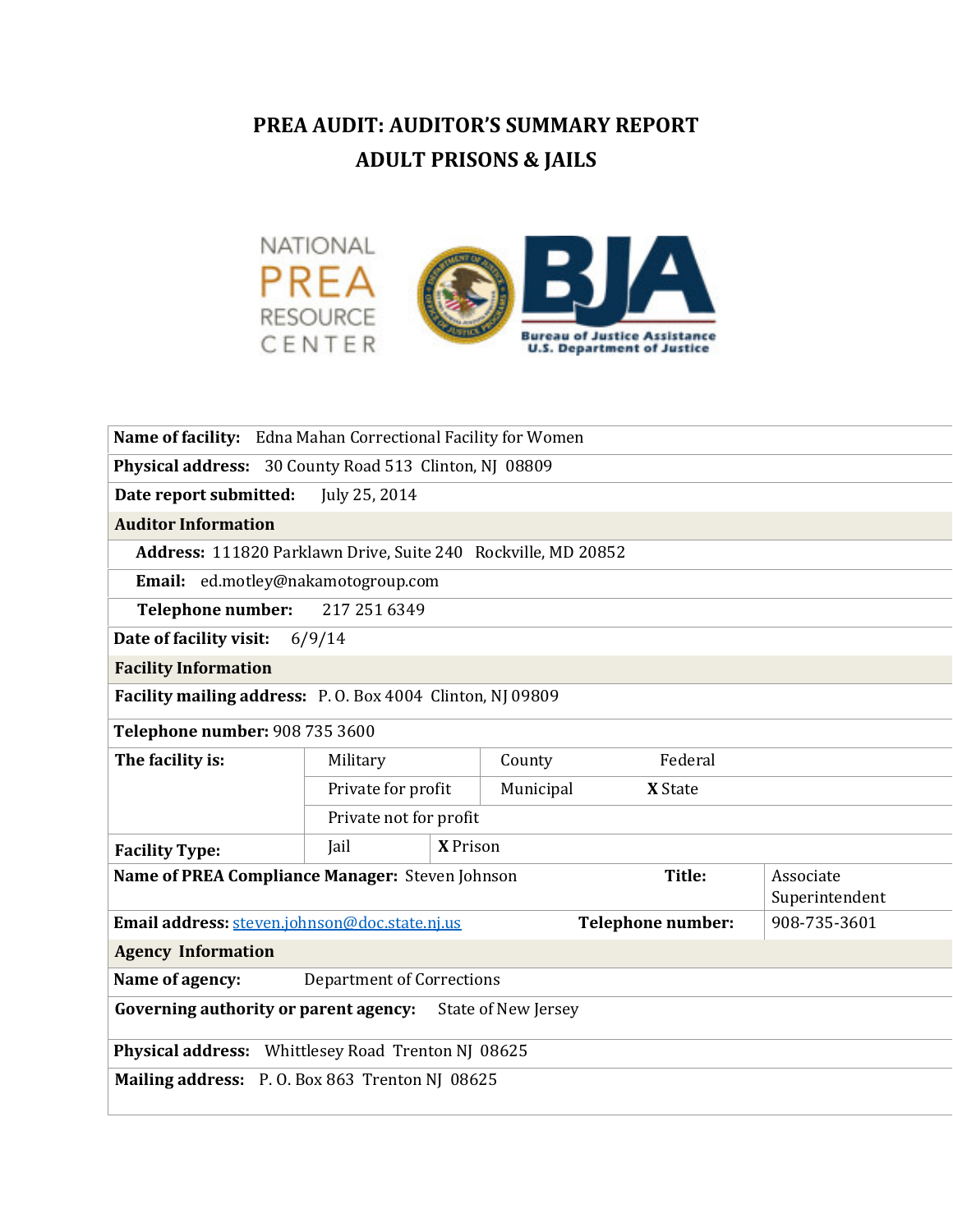| <b>Telephone number: 609-292-4036</b>                               |        |                             |
|---------------------------------------------------------------------|--------|-----------------------------|
| <b>Agency Chief Executive Officer</b>                               |        |                             |
| Name: Gary M. Lanigan                                               | Title: | Commissioner                |
| Email address: gary.lanigan@doc.state.nj.us<br><b>Telephone:</b>    |        | 609-292-4036                |
| <b>Agency-Wide PREA Coordinator</b>                                 |        |                             |
| Name: Douglas Gerardi                                               | Title: | Director, Policy & Planning |
| Email address: douglas.gerardi@doc.state.nj.us<br>Telephone number: |        | 609-826-5625                |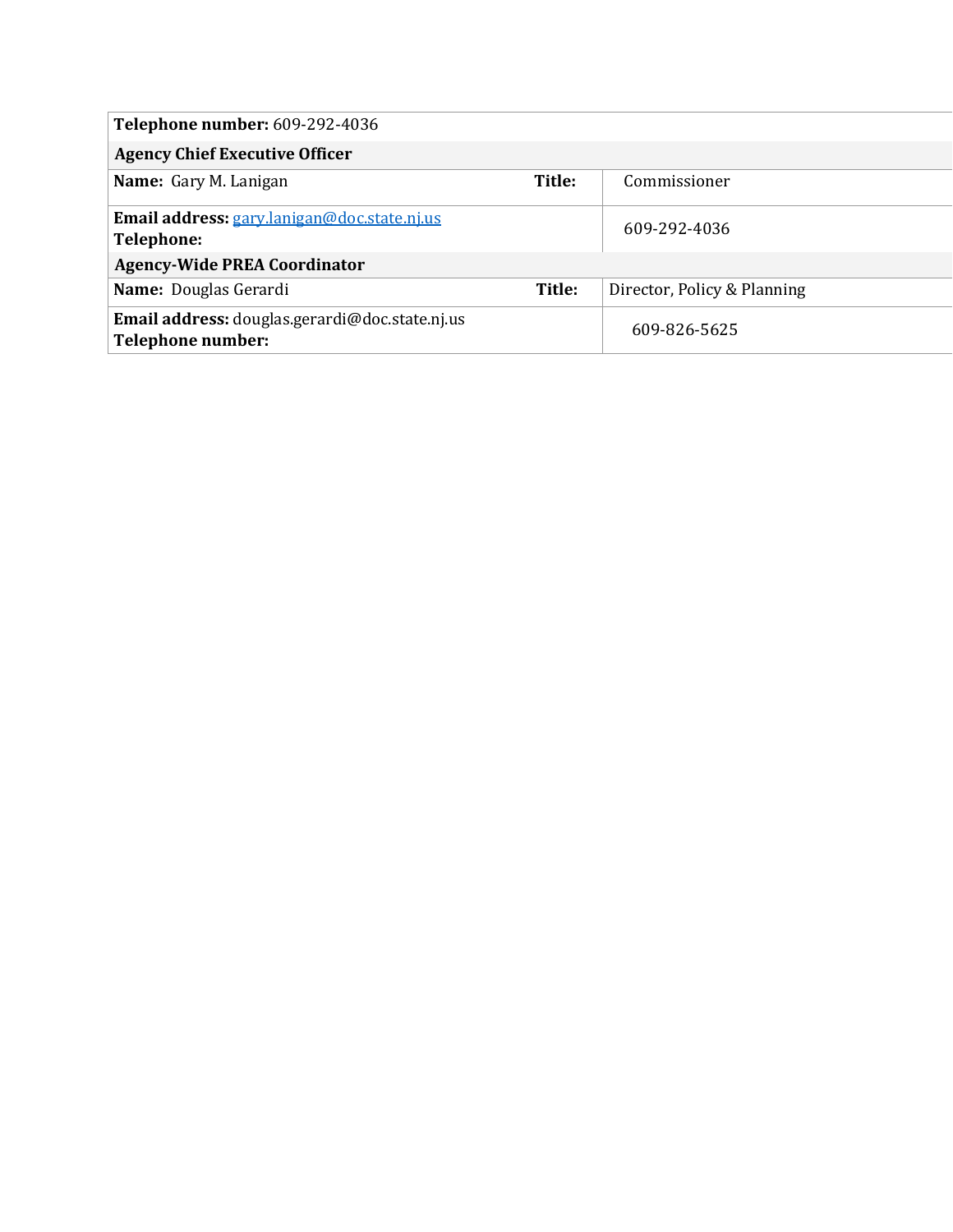#### AUDIT FINDINGS

NARRATIVE: The PREA Audit of Edna Mahan Correctional Facility (EMCFW) was conducted from June 9 through June 11, 2014. The purpose of the audit was to determine compliance with the Prison Rape Elimination Act standards finalized in August 2012. An entrance meeting was held with the following persons: Valerie Arthur, Administrator; Steven Johnson, Associate Administrator; Helen Adams, Assistant Superintendent; Judith Lang, Chief of Staff (NJDOC); Doug Gerardi, Director, PREA Coordinator (NJDOC) on the first day of the audit and discussed any concerns that they had. I was then given a thorough tour of the facility. Throughout the tour I had informal conversations with line staff and inmates.

I would like to thank Administrator Arthur and her staff for the professionalism they demonstrated throughout the audit and for their hospitality they showed me during the audit. The correctional officers and other staff were knowledgeable about PREA, first response, evidence collecting, and maintaining a safe environment for the inmates and staff. I also wish to compliment the PREA Compliance Manager, Steven Johnson for his excellent work in organizing the electronic files that were provided to me prior to the audit and discussing issues regarding their audit. This enabled me to move forward very quickly and efficiently.

Following the tour, I began interviewing staff. Twelve randomly selected correctional officers and other identified specialized staff interviewed included: Administrator, PREA Compliance Manager, Special Investigations Division Investigator, Chaplain, Religious Volunteers, health care providers and mental health professionals.

There were 10 inmates interviewed from the housing units. Those interviewed were randomly selected from a list of all inmates assigned to the facility. In addition, those identified as being in a designated group (i.e., disabled, limited English speaking ability, gay or who had reported a sexual abuse, etc.) were also interviewed.

DESCRIPTION OF FACILITY CHARACTERISTICS: The Edna Mahan Correctional Facility is located in Hunterdon County, Clinton, New Jersey. The facility houses maximum/medium, medium, gang minimum and full minimum security level female inmates whose ages range from 16 and older. The rated capacity is 845. There were 775 inmates in custody on the first day of the audit which included one (1) youthful inmate housed at the facility. The facility admitted 1076 inmates during the past 12 months. During the past 12 months there were 460 staff assigned to the facility.

Edna Mahan Correctional Facility provides custody and treatment programs for female offenders. The facility features a program called "Puppies Behind Bars" where inmates train guide dogs for the blind, and other unique endeavors. EMCFW has a drug and alcohol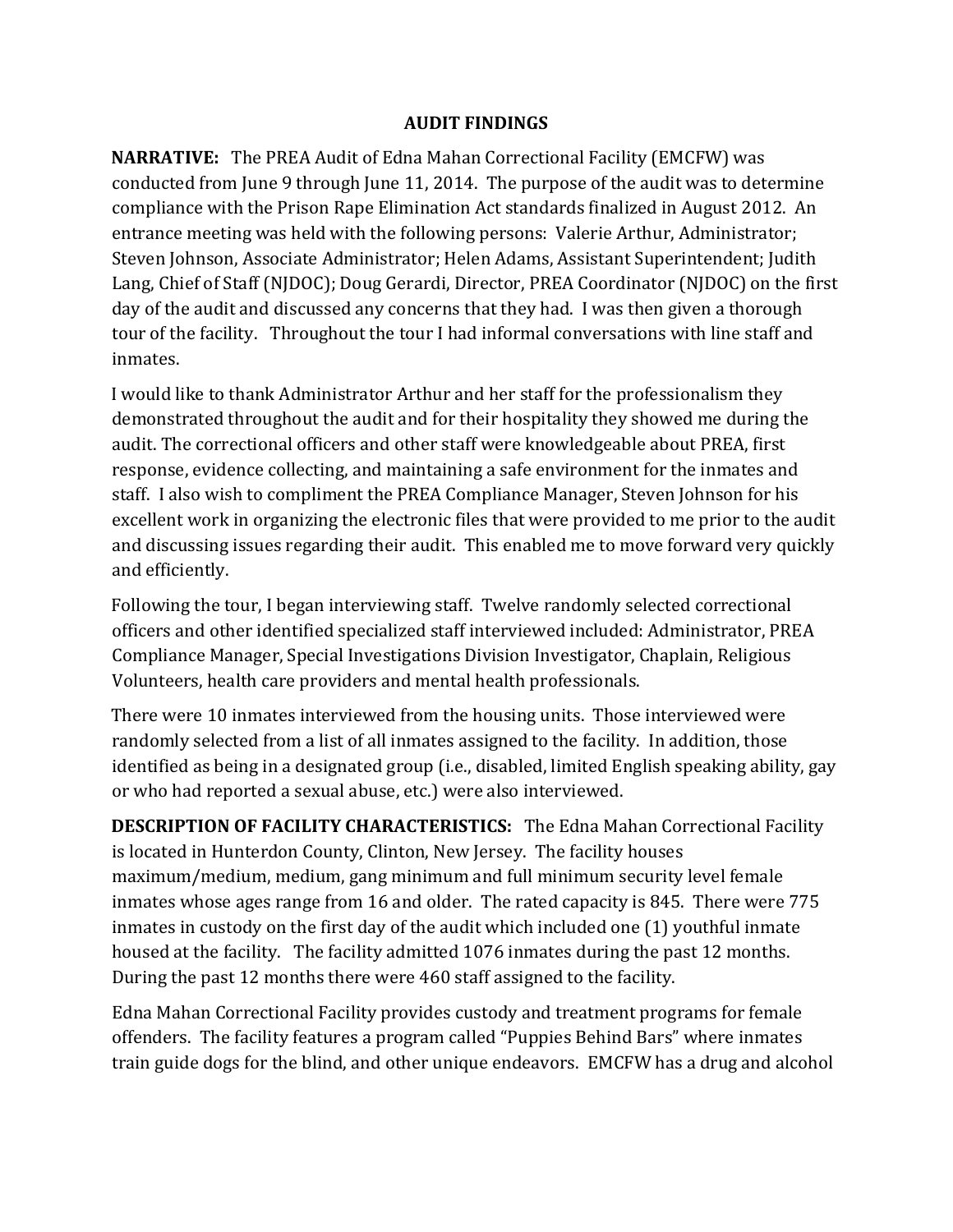treatment unit as well as Industry shops specializing in clothing and tele-response/data entry.

The facility provides dining, recreation, health care and mental health services, academic and vocational and religious programs. The facility provides visitation to all housing units for both public and professional visitors.

The facility uses a system of cameras and video recorders to monitor the facility's internal and external security. All cameras are pointed and focused to optimize security.

On June 11, 2014, the site audit was completed at the Edna Mahan Correctional Facility for Women with an exit briefing. I thanked the staff for all their hard work and commitment to the Prison Rape Elimination Act. The interim report was provided July 7, 2014 to New Jersey Department of Corrections Central Office.

The summary of the final audit findings for Edna Mahan Correctional Facility for Women is listed below.

#### SUMMARY OF AUDIT FINDINGS:

| Number of standards exceeded: |              |
|-------------------------------|--------------|
| Number of standards met:      | 42           |
| Number of standards not met:  | $\mathbf{0}$ |
| Not Applicable:               |              |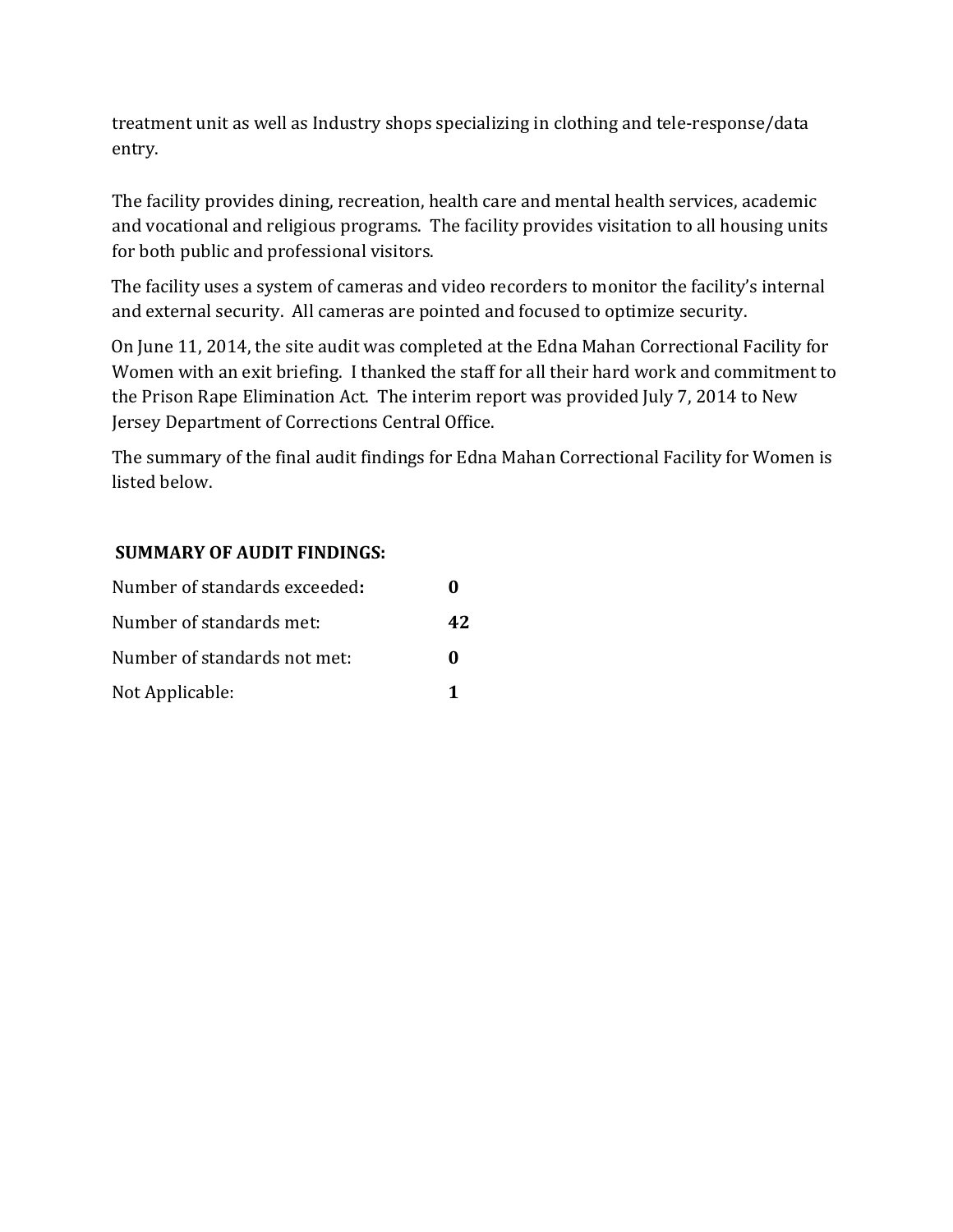## §115.11 - Zero tolerance of sexual abuse andsexual harassment; PREA coordinator

 $\Box$  Exceeds Standard (substantially exceeds requirement of standard)

 $\boxtimes$  Meets Standard (substantial compliance; complies in all material ways with the standard for the relevant review period)

 $\square$  Does Not Meet Standard (requires corrective action)

The Agency meets the standard with their policies and practice. Policies include NJAC 10A:4-12.2 Zero Tolerance Policies of the Department of Corrections, NJDOC Level 1 IMP PCS.001.PREA ICM PREA Institutional Compliance Manager, NJDOC Level 1 IMP IMM.001.PSA.001 Prison Sexual Assault, NJDOC Level 1 IMP PCS.001.PREA.AC PREA Agency Coordinator, and NJDOC Policy IMM.001.004 Zero Tolerance. They have developed a booklet called PREA Overview/Sexual Abuse Victim Response which is available for all staff to carry with them at all times.

## §115.12 - Contracting with other entities for the confinement of inmates

 $\Box$  Exceeds Standard (substantially exceeds requirement of standard)

 $\boxtimes$  Meets Standard (substantial compliance; complies in all material ways with the standard for the relevant review period)

 $\square$  Does Not Meet Standard (requires corrective action)

The agency contracts with five nonprofit agencies to provide Residential Community Release Halfway houses for inmates released from the Edna Mahan Correctional Facility. They have administrative responsibility over six of the facilities and require them to adopt and comply with PREA standards. They regularly monitor the contractor's compliance with PREA standards.

#### §115.13 – Supervision and Monitoring

 $\Box$  Exceeds Standard (substantially exceeds requirement of standard)

 $\boxtimes$  Meets Standard (substantial compliance; complies in all material ways with the standard for the relevant review period)

 $\square$  Does Not Meet Standard (requires corrective action)

Administrator Arthur reviews the institutional staffing plan annually to ensure there are proper staffing levels. Documentation of unannounced rounds that cover all shifts was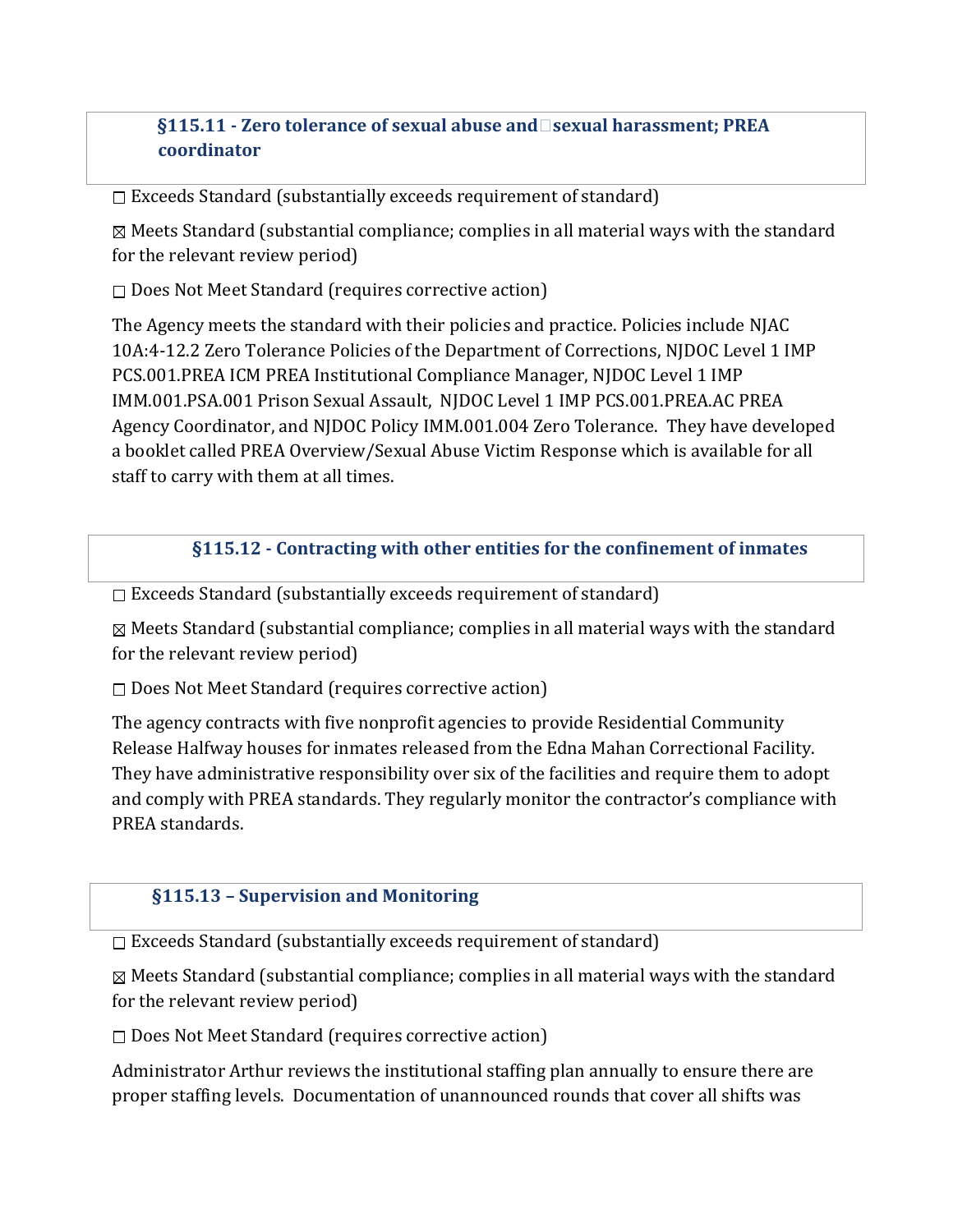reviewed. There is an extensive video camera system in place and they are planning to add cameras to housing units and the recreation areas.

The following policies meet this standard: NJDOC Policy CUS.001.011 Searches of Inmates and Facilities NJDOC Policy 3301 Post Trick Analysis/Baseline Staffing, and NJDOC Level 1 IMP CUS.001.SEA.01.

# §115.14 – Youthful Inmates

 $\Box$  Exceeds Standard (substantially exceeds requirement of standard)

 $\boxtimes$  Meets Standard (substantial compliance; complies in all material ways with the standard for the relevant review period)

 $\Box$  Does Not Meet Standard (requires corrective action)

The facility policy prohibits placing youthful inmates in a housing unit with adults. Youthful inmates are out of sight and sound of adults. The facility had one youthful inmate in the facility. This was verified through the tour of the housing units. This meets the requirement of the standard. Supporting documentation is in housing policy folder 115.14.

#### §115.15 – Limits to Cross-Gender Viewing and Searches

 $\Box$  Exceeds Standard (substantially exceeds requirement of standard)

 $\boxtimes$  Meets Standard (substantial compliance; complies in all material ways with the standard for the relevant review period)

 $\square$  Does Not Meet Standard (requires corrective action)

Agency/facility does not conduct cross-gender strip searches or cross-gender visual body cavity searches. The following policies meet the requirements of the standard: NJDOC Level 1 CUS.001SEA.01 Searches, Basic Course for SCO – Instructional, and supporting documentation of Facility procedures and Training logs in Folder 115.15.

Staff of the opposite gender is required to announce their presence when entering the inmate-housing unit(s) by stating "male on unit." This was verified through observation on the unit and documented during interviews with staff and inmates, as well as review of the unit log books. Privacy notices are posted throughout each housing unit. Staff is trained on conducting strip searches of transgender and intersex inmates in a consistent and professional manner.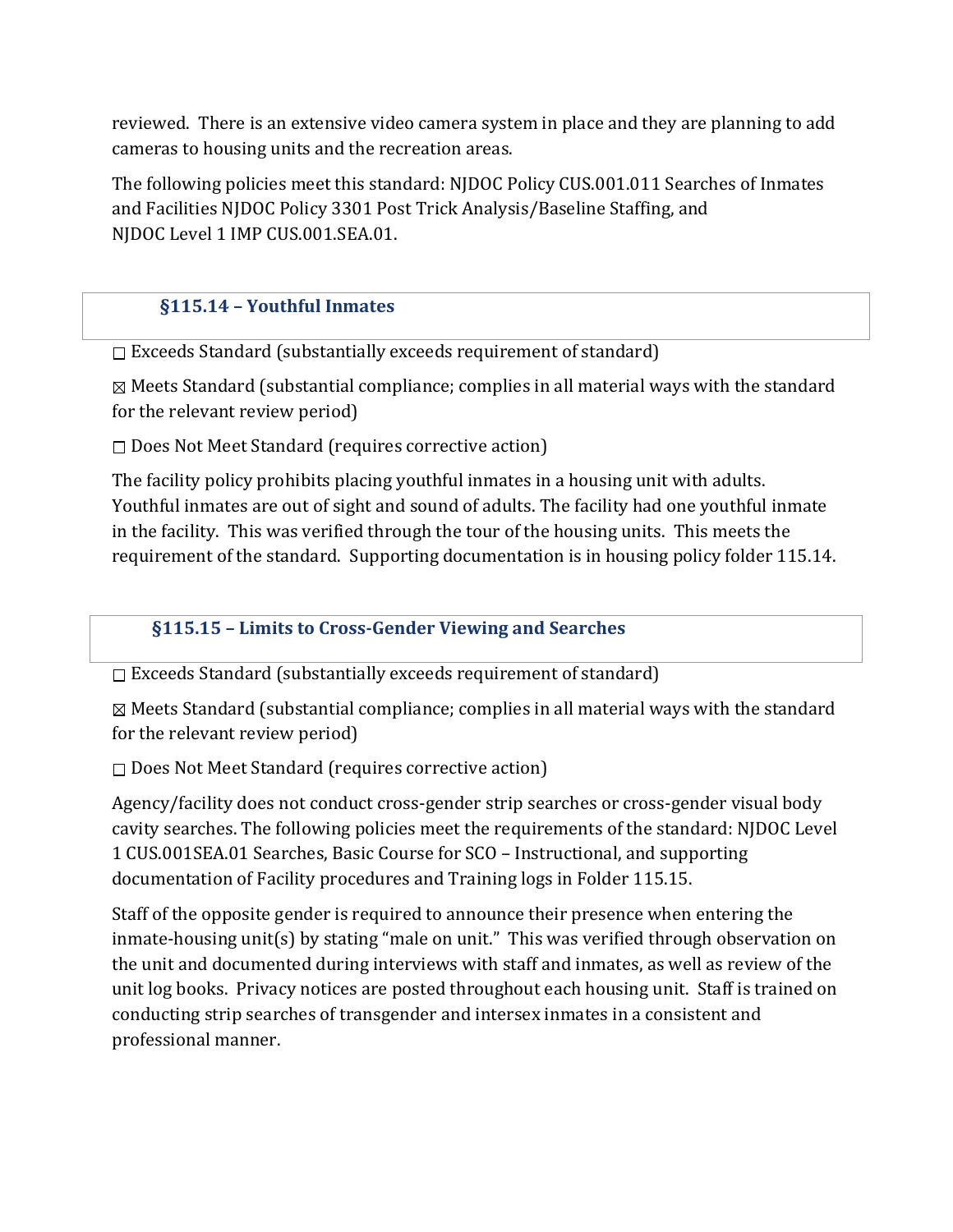# §115.16 – Inmates with Disabilities and Inmates who are Limited English **Proficient**

 $\Box$  Exceeds Standard (substantially exceeds requirement of standard)

 $\boxtimes$  Meets Standard (substantial compliance; complies in all material ways with the standard for the relevant review period)

 $\square$  Does Not Meet Standard (requires corrective action)

 The following NJDOC policies ensure compliance with this standard: NJDOC Policy SUP.004.001 LEP Language Assistance: Bilingual Staff & Use of Language Line, NJDOC Level 1 IMP PCS.001.DFH.01 Deaf or Hard of Hearing Inmates 2013 Language Line Contract, NJDOC Policy IMM.002.003 ADA, and NJDOC Level 1+3 MED.AGP.002 Information on Health policy. The facility takes necessary steps to ensure inmates with disabilities and inmates with limited English proficiency have an opportunity to participate in and benefit from the agency's efforts to prevent, detect, and respond to sexual abuse and sexual harassment. PREA handouts and inmate handbooks are in English and Spanish. There have been no instances during this report period where inmate interpreters, readers or other types of inmate assistants were used.

## §115.17 – Hiring and Promotion Decisions

 $\square$  Exceeds Standard (substantially exceeds requirement of standard)

 $\boxtimes$  Meets Standard (substantial compliance; complies in all material ways with the standard for the relevant review period)

 $\square$  Does Not Meet Standard (requires corrective action)

Based on interviews with HR most components of this standard are being met. Operating procedures to meet this standard include NJDOC Policy PSM.001.001 Reporting of Arrests, Summons, Incarcerations, NJDOC Policy PSM.001.011 Staff Selections and Promotions, NJDOC Policy ADM.006.007 Pre-Employment Background Checks, and NJDOC Level 1 IMP PSM.SSP.003 Panel Interviews. The facility does not conduct background checks at least every five years for current permanent employees. Documentation received from the New Jersey Department of Corrections has been verified. The agency has since become compliant with this standard as of July 2, 2014. All employees/contractors have recently had their criminal background check completed again. They conduct background checks every three years for contractors, and annually for temporary employees and volunteers. The Special Investigations Division conducts background checks at the time the NJDOC ID card is renewed.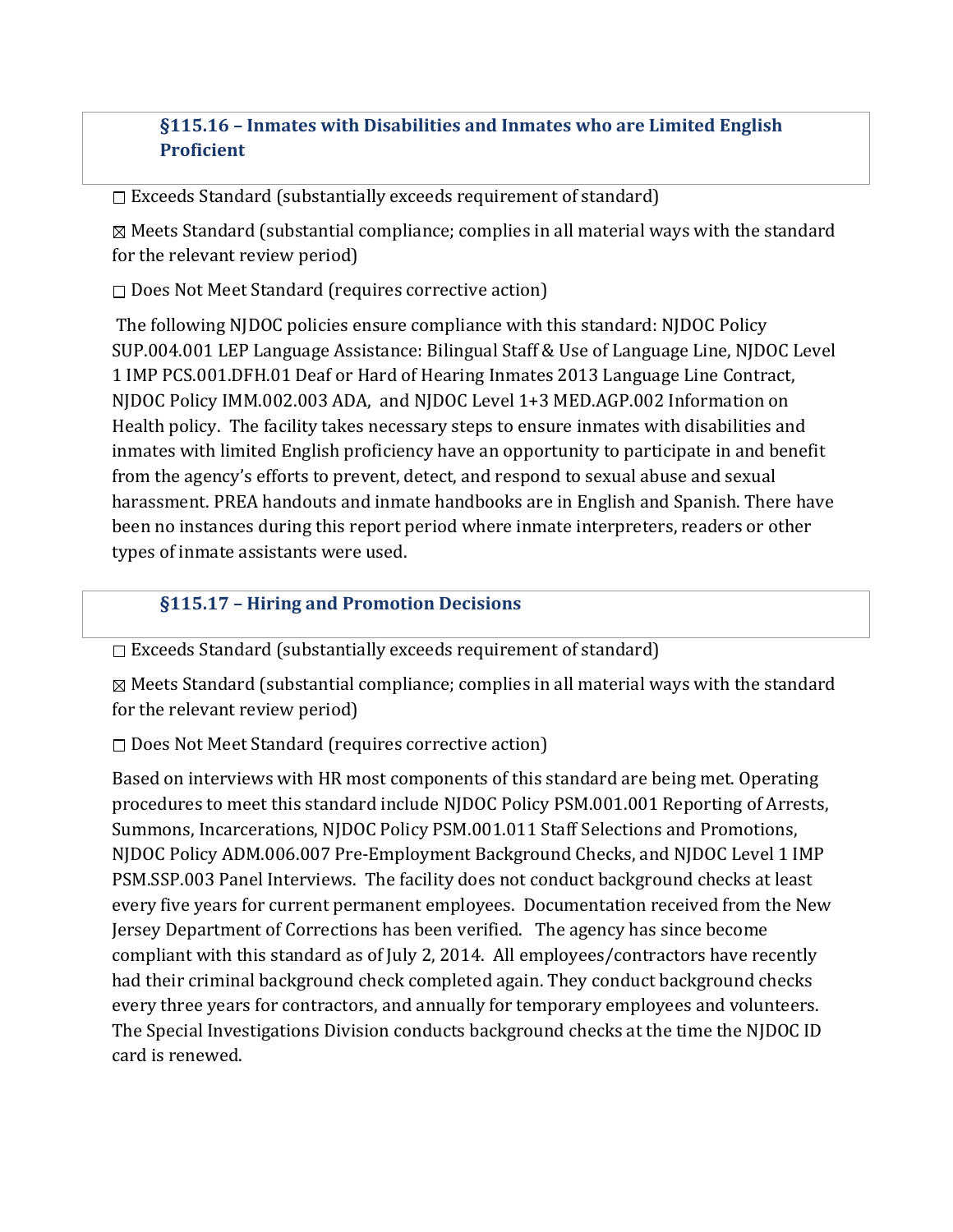## §115.18 – Upgrades to Facilities and Technology

 $\square$  Exceeds Standard (substantially exceeds requirement of standard)

 $\Box$  Meets Standard (substantial compliance; complies in all material ways with the standard for the relevant review period)

 $\square$  Does Not Meet Standard (requires corrective action)

Not Applicable - They have not had any upgrade to facilities or technology during this report period.

#### §115.21 – Evidence Protocol and Forensic Medical Examinations

 $\square$  Exceeds Standard (substantially exceeds requirement of standard)

 $\boxtimes$  Meets Standard (substantial compliance; complies in all material ways with the standard for the relevant review period)

 $\square$  Does Not Meet Standard (requires corrective action)

Policy and procedures outline evidence protocols and requirements for forensic medical exams. The healthcare staff follows the institution's written plan for responding to allegations of sexual assault of inmates. Healthcare staff is not involved in the management or treatment of sexual assault cases except to stabilize the inmate before the transfer to the appropriate community facility. The Special Investigations Unit is also notified immediately and would be present at the hospital for the investigation. Policies reviewed and interviews with medical and mental health staff verify the compliance with this standard.

#### §115.22 – Policies to Ensure Referrals of Allegations for Investigations

 $\square$  Exceeds Standard (substantially exceeds requirement of standard)

 $\boxtimes$  Meets Standard (substantial compliance; complies in all material ways with the standard for the relevant review period)

 $\square$  Does Not Meet Standard (requires corrective action)

Policies that meet this standard include: NJDOC Policy IMM.001.004 Zero Tolerance Prison Sexual Assault, NJDOC Policy ADM.006.011 Investigations by the Special Investigations Division, NJDOC Level 1 IMP ADM.006.SID.014 Sexual Assault (Confidential), NJDOC Level 1 IMP CUS.001.CSM.01 Crime Scene Management, NJDOC Level 1 IMP IMM.001.PSA.001 Prison Sexual Assault, and NJDOC Level 1 IMP ADM.006.SID.035. All allegations are referred to the Special Investigations Division for review. An administrative or criminal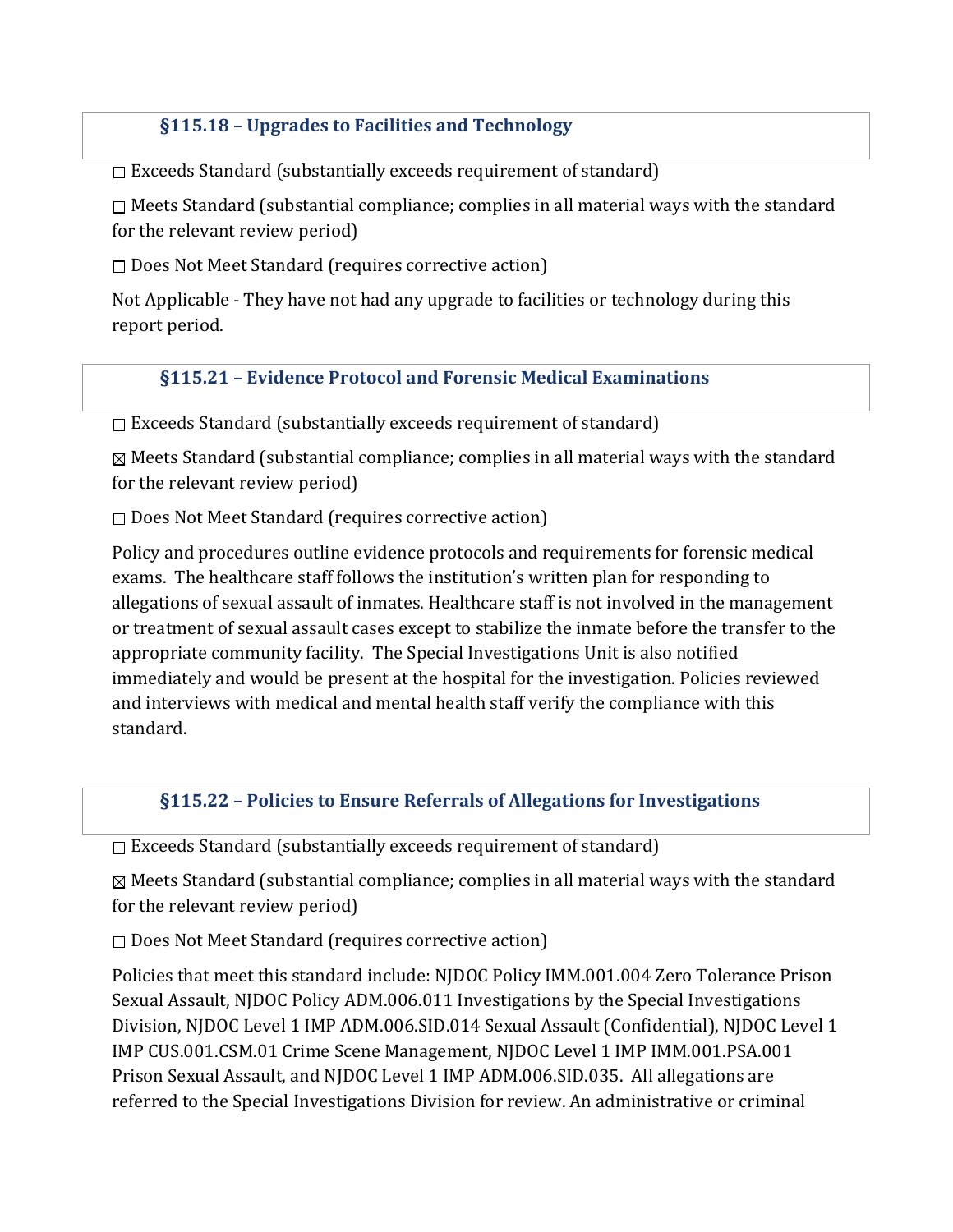investigation is completed on all allegations of sexual abuse and sexual harassment. There were four (4) reported allegations of sexual abuse reviewed during the audit which included the three letters received from inmates regarding their allegations. The Special Investigative Unit investigators and inmates were interviewed. None of the cases were substantiated.

# §115.31 – Employee Training

 $\Box$  Exceeds Standard (substantially exceeds requirement of standard)

 $\boxtimes$  Meets Standard (substantial compliance; complies in all material ways with the standard for the relevant review period

 $\square$  Does Not Meet Standard (requires corrective action)

Agency and facility policies meet this requirement of the standard which include: NJDOC Policy ADM.010.004 Standards of Professional Conduct: Staff/Inmate over Familiarity, NJDOC Level 1 IMP and IMM.001.PSA.001 Prison Sexual Assault. I reviewed the training curriculum for Custody PREA PowerPoint and sign in Sheet, Civilian PREA Training and sign in sheet, PREA Refresher (Biennial ) for NJDOC Employees and the Quik Series PREA Overview/Sexual Assault Victim Response booklet. All staff interviewed indicated that they received the required PREA training.

# §115.32– Volunteer and Contractor Training

 $\square$  Exceeds Standard (substantially exceeds requirement of standard)

 $\boxtimes$  Meets Standard (substantial compliance; complies in all material ways with the standard for the relevant review period)

 $\square$  Does Not Meet Standard (requires corrective action)

Reviewed contractor and volunteer PREA Training and sign in sheets training received.

# §115.33 – Inmate Education

 $\square$  Exceeds Standard (substantially exceeds requirement of standard)

 $\boxtimes$  Meets Standard (substantial compliance; complies in all material ways with the standard for the relevant review period)

 $\square$  Does Not Meet Standard (requires corrective action)

Interviews with the inmates and staff verify that they received the PREA training. PREA Posters are displayed throughout the facility in prominent areas with phone number to call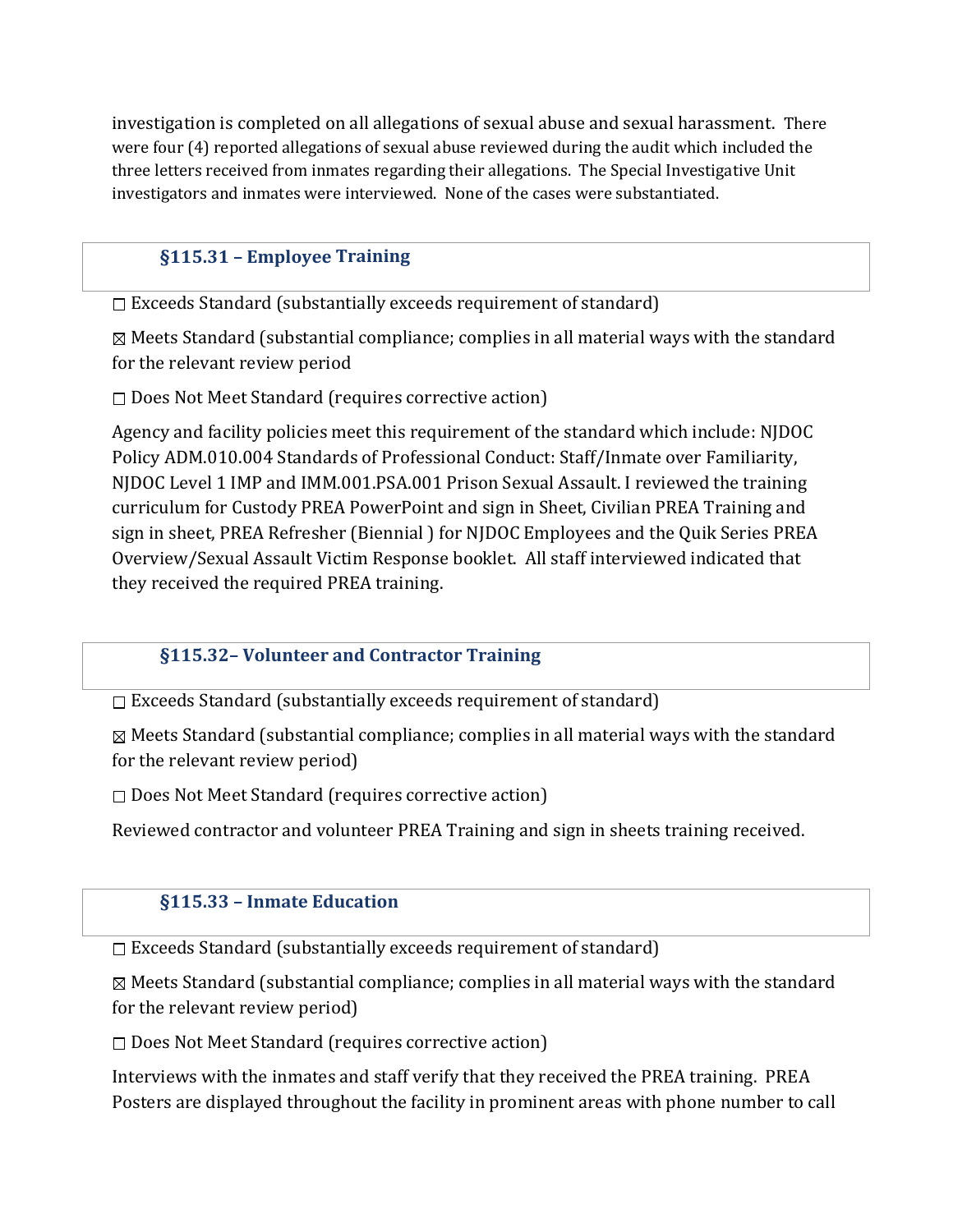to report abuse. The facility inmate handbook covers the PREA information and also receive information at the time of intake. The inmates sign an acknowledgement of having received the training.

## §115.34 – Specialized Training: Investigations

 $\Box$  Exceeds Standard (substantially exceeds requirement of standard)

 $\boxtimes$  Meets Standard (substantial compliance; complies in all material ways with the standard for the relevant review period)

 $\square$  Does Not Meet Standard (requires corrective action)

Investigators have received specialized training developed by Moss Group for conducting sexual abuse investigations and crime scene preservation. This was verified through staff interviews and a review of the PowerPoint presentation which included evidence preservation and reporting and handling incidents of sexual abuse.

§115.35 – Specialized training: Medical and mental health care

 $\Box$  Exceeds Standard (substantially exceeds requirement of standard)

 $\boxtimes$  Meets Standard (substantial compliance; complies in all material ways with the standard for the relevant review period)

 $\square$  Does Not Meet Standard (requires corrective action)

All medical and mental health staff has received specialized training presented by both NJDOC and Rutgers University Correctional Health Care on PREA Addressing Sexual Abuse and Harassment of inmates. This training includes issues on victim identification, interviewing, reporting, and interventions for medical and mental health staff. A review of sign in sheets and interviews with the medical and mental health staff confirmed the training was received.

#### §115.41 – Screening for Risk of Victimization and Abusiveness

 $\square$  Exceeds Standard (substantially exceeds requirement of standard)

 $\boxtimes$  Meets Standard (substantial compliance; complies in all material ways with the standard for the relevant review period)

 $\square$  Does Not Meet Standard (requires corrective action)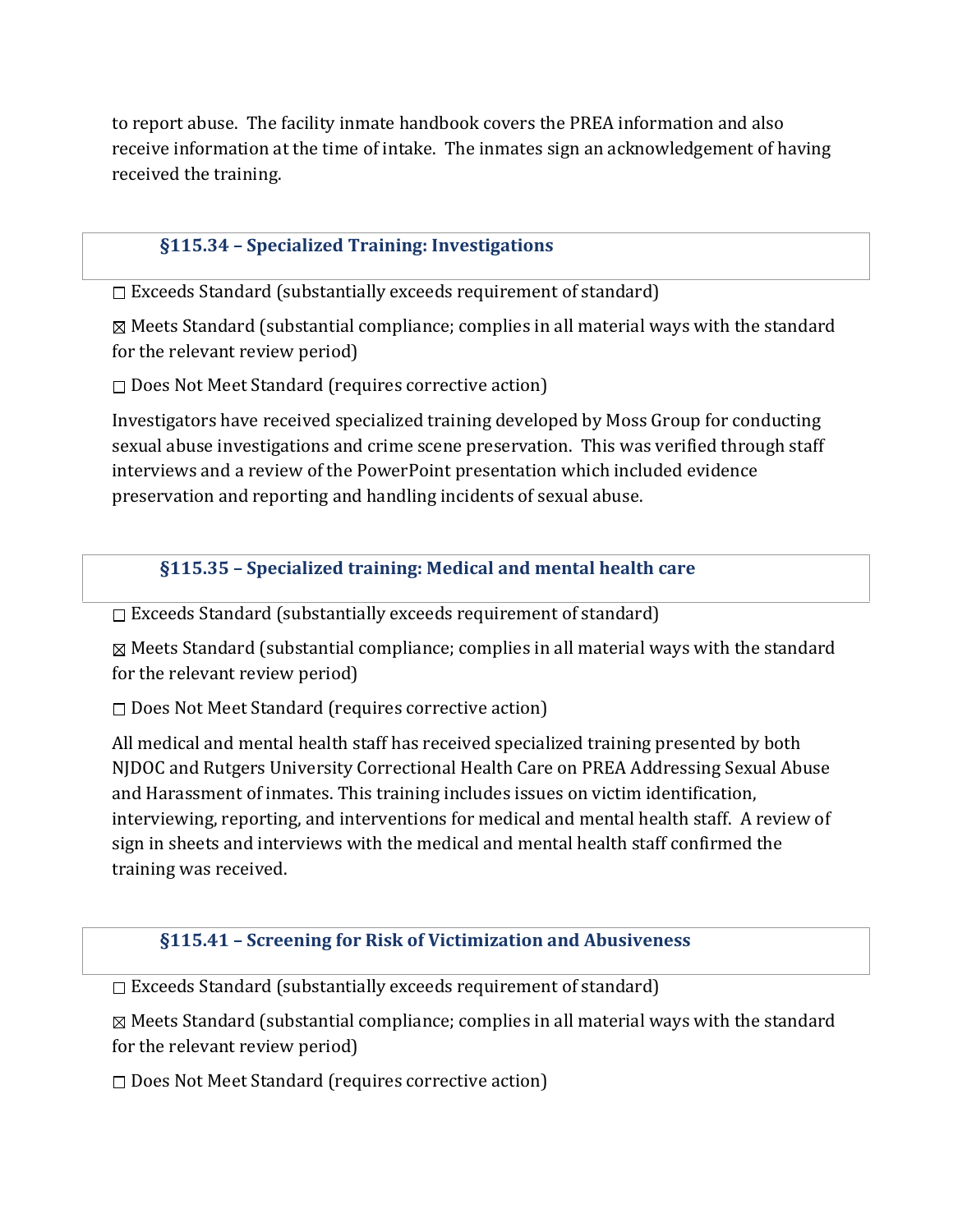Policies addressing this standard include: NJDOC Level 1+3 MED.MHS.001.002 Mental Health Srvcs Reception & Evaluation, NJDOC Level 1+3 MED.MHS.001.001 Access to Mental Health Services, NJDOC Level 1+3 MED.IMA.001 Health Appraisals at Reception and Multidimensional Sexual Victimization & Abusiveness Risk Assessment Checklist. Screening for any sexual abuse is completed within 24 hours of arrival into at the facility. If the inmate is identified as being at risk of sexual victimization or sexual abuse of other inmates, they are seen by medical and mental health staff to determine any PREA monitoring or services needed. The inmate will be assessed by the psychologist, if needed. Services are provided by individual therapy to both victims and perpetrators. This was verified through interviews with the staff.

#### §115.42 – Use of Screening Information

 $\Box$  Exceeds Standard (substantially exceeds requirement of standard)

 $\boxtimes$  Meets Standard (substantial compliance; complies in all material ways with the standard for the relevant review period)

 $\square$  Does Not Meet Standard (requires corrective action)

Policy and procedures that address these issues are: NJDOC Policy CLS.001.000 Classification Mission, Goals, and Objectives; NJDOC Policy CLS.001.001 Review of Inmates by Classification and Review Committee; NJAC 10A:9-3.6 Special reviews; and OIT PREA Automated Notifications. The facility uses the screening information to determine housing, bed, work, education, and program assignment with the goal of keeping inmates at high risks of being sexually victimized separate from those at high risks of being sexually abusive. Housing and program assignments are done on a case by case basis. They have a system for collecting information and providing continued re-assessment and follow-up services if needed. Placement and programming assignments for transgender and intersex inmates are reassessed at least twice a year. The information is also monitored through the PREA courtesy alert electronic system of notification for both the PREA Alert list and PREA Movement notice. Numerous operating procedures address how the information from the risk screening is used to ensure safety of each inmate.

#### §115.43 – Protective Custody

 $\Box$  Exceeds Standard (substantially exceeds requirement of standard)

 $\boxtimes$  Meets Standard (substantial compliance; complies in all material ways with the standard for the relevant review period)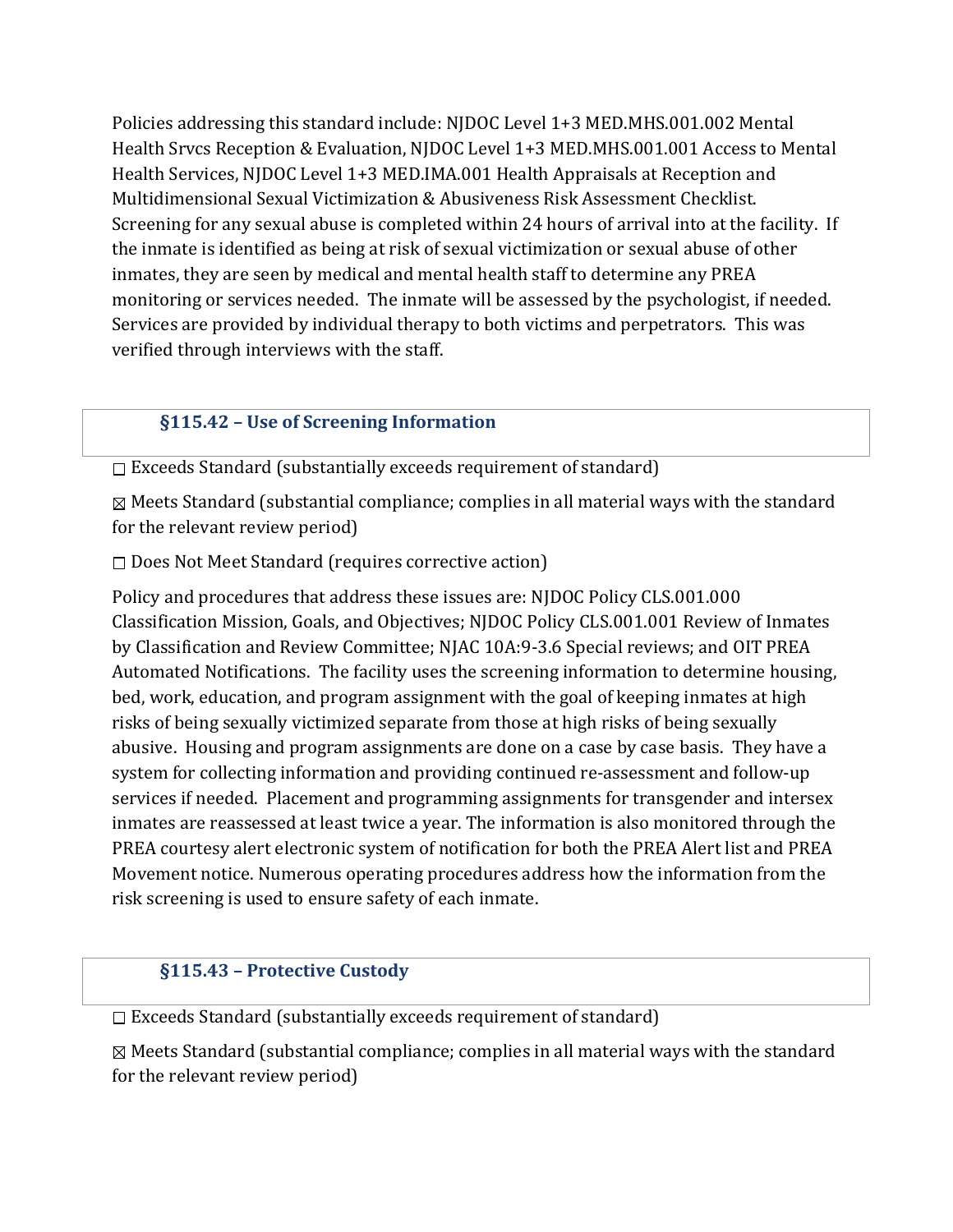$\square$  Does Not Meet Standard (requires corrective action)

Agency policy NJAC 10A:5-7 Close Custody Units-Temporary Close Custody; Form CUS-139 Inmate Placement Investigation Form; FORM CUS 106 Prehearing Protective Custody Placement Form; and FORM CUS 104 Authorization for Temporary Close Custody meets the requirements of this standard. There were two inmates placed in this status during the report period. If an inmate was at imminent risk of sexual victimization, they could temporarily be placed in temporary close custody cell until the investigation and alternative means of separation is found.

## §115.51 – Inmate Reporting

 $\Box$  Exceeds Standard (substantially exceeds requirement of standard)

 $\boxtimes$  Meets Standard (substantial compliance; complies in all material ways with the standard for the relevant review period)

 $\square$  Does Not Meet Standard (requires corrective action)

Agency policies that meet this standard are: NJDOC Policy IMM.002.001 Inmate Remedy System, NJDOC Level 1 IMP IMM.002.IRS.001 Inmate Remedy System. NJDOC Level 1 IMM.001.PSA.01 Prison Sexual Assault, and NJDOC Level 1 IMP PCS.001.PREA.OMB Allegations of Sexual Abuse, Assault, Harassment and Retaliation Reported to the Ombudsman. The facility provides multiple internal ways for inmates to report sexual abuse, sexual harassment and retaliation. The procedures for reporting are clearly stated in the inmate handbook and on posters located throughout the facility. Interview of staff and inmates verify procedures and policies demonstrate they know how to report incidents.

#### §115.52 – Exhaustion of Administrative Remedies

Exceeds Standard (substantially exceeds requirement of standard)

 $\boxtimes$  Meets Standard (substantial compliance; complies in all material ways with the standard for the relevant review period)

 $\square$  Does Not Meet Standard (requires corrective action)

Policy JDOC Level 1 IMP IMM.002.IRS.001 Inmate Remedy System meets the requirements of this standard. There were two inmate grievances filed in last year that alleged sexual abuse.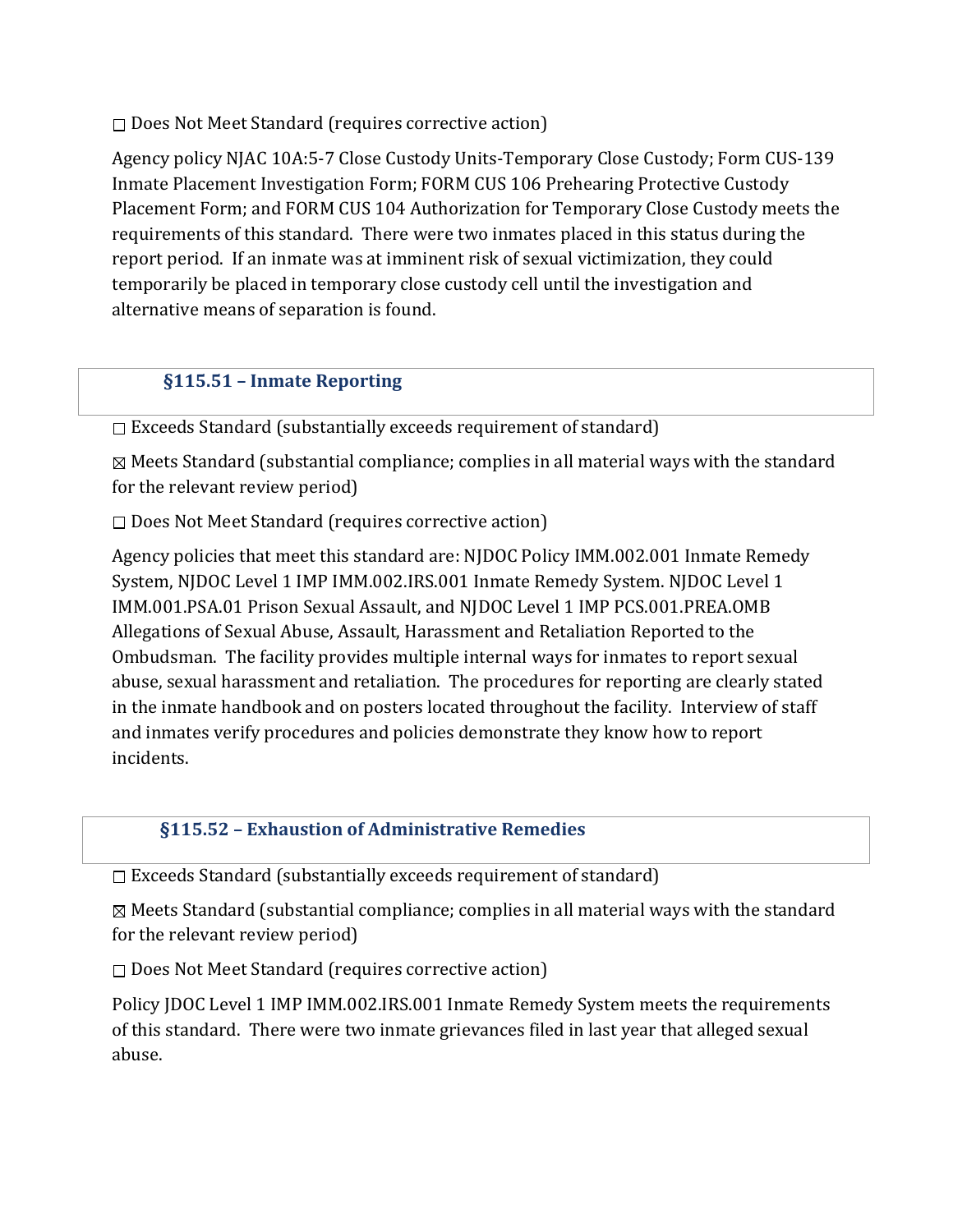#### §115.53 – Inmate Access to Outside Confidential Support Services

 $\square$  Exceeds Standard (substantially exceeds requirement of standard)

 $\boxtimes$  Meets Standard (substantial compliance; complies in all material ways with the standard for the relevant review period)

 $\square$  Does Not Meet Standard (requires corrective action)

A Sexual Assault Free Environment (SAFE) brochure is made available to all inmates. There are numerous outside contacts listed as resources for outside confidential support services.

#### §115.54 – Third-Party Reporting

Exceeds Standard (substantially exceeds requirement of standard)

 $\boxtimes$  Meets Standard (substantial compliance; complies in all material ways with the standard for the relevant review period)

 $\square$  Does Not Meet Standard (requires corrective action)

The Agency has established a method to receive reports of sexual abuse and sexual harassment from a third party. Agency Policy NJDOC Level 1 IMP PCS.001.PREA.OMB Allegations of Sexual Abuse, Assault, Harassment and Retaliation Reported to Ombudsman meet the requirements of this standard.

There is a Website link to PREA Reporting Information for Family/Visitors: http://www.state.nj.us/corrections/pdf//PREA/14\_

PREA Information for Family/Visitors available in facility visit centers.

#### §115.61 – Staff and Agency Reporting Duties

 $\Box$  Exceeds Standard (substantially exceeds requirement of standard)

 $\boxtimes$  Meets Standard (substantial compliance; complies in all material ways with the standard for the relevant review period)

 $\square$  Does Not Meet Standard (requires corrective action)

Agency policy NJDOC Level 1 IMP IMM.001.PSA.001 Zero Tolerance of Prison Sexual Assault and Quik Series Booklet PREA Overview/Sexual Assault Victim Response meets the requirements of this standard. This was also verified through interviews with random staff.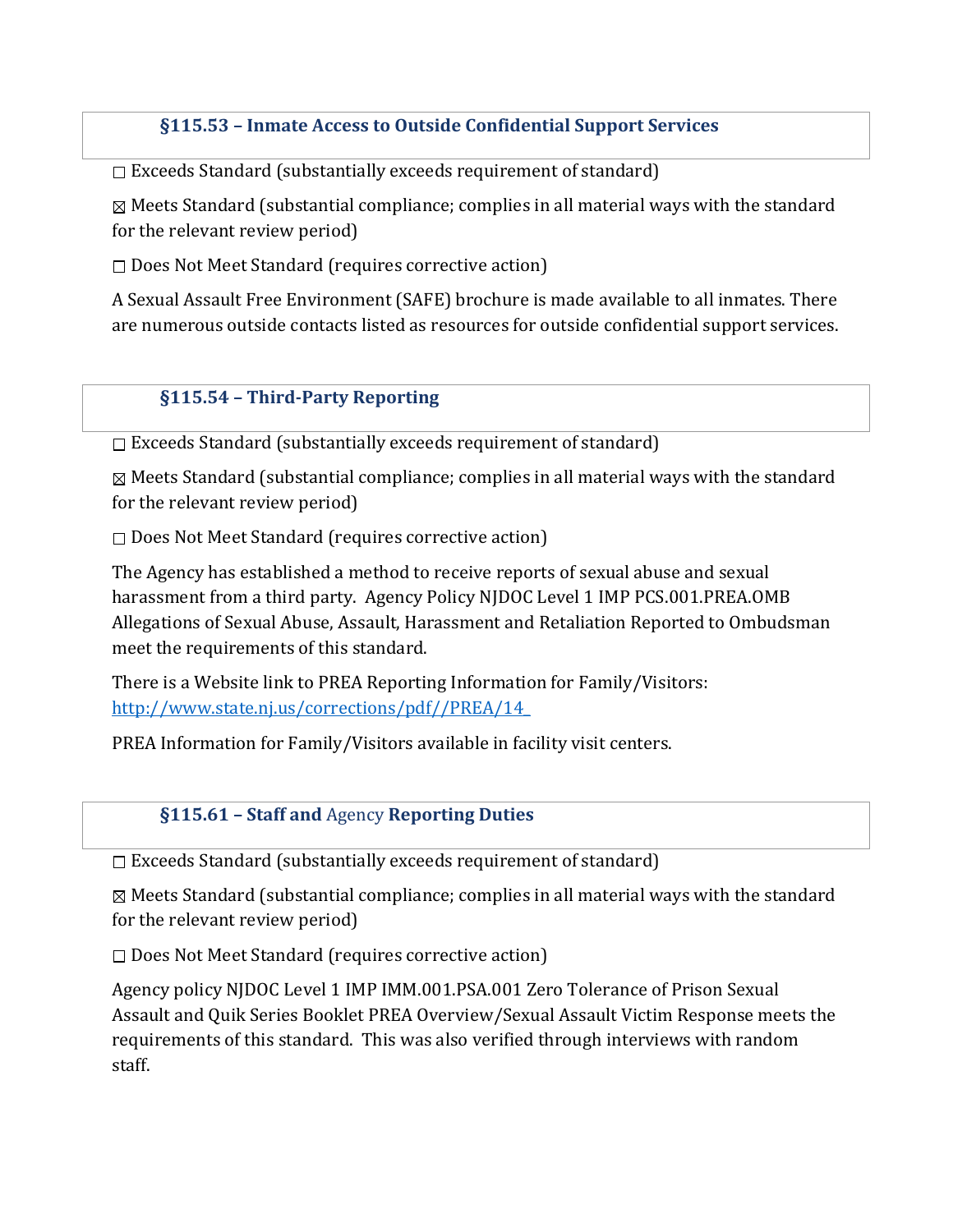## §115.62 – Agency Protection Duties

 $\Box$  Exceeds Standard (substantially exceeds requirement of standard)

 $\boxtimes$  Meets Standard (substantial compliance; complies in all material ways with the standard for the relevant review period)

 $\square$  Does Not Meet Standard (requires corrective action)

Agency policies NJDOC Level 1 IMP IMM.001.PSA.01 Prison Sexual Assault; NJAC 10A: 5-7 Close Custody Units-Temporary Close Custody; and NJAC 10A 5-5.1 Closed Custody Units-Protective Custody meet this standard. There were no inmates placed in this status during this reporting period. This was also verified through interviews with random staff.

#### §115.63 – Reporting to Other Confinement Facilities

 $\square$  Exceeds Standard (substantially exceeds requirement of standard)

 $\boxtimes$  Meets Standard (substantial compliance; complies in all material ways with the standard for the relevant review period)

 $\square$  Does Not Meet Standard (requires corrective action)

Agency policy NJDOC Level 1 IMP PCS.001.PREA.ICM meets the requirements of this standard. This was also verified through interviews with Administrator and PREA Coordinator. There was one allegation that an inmate was abused while confined at another facility. It was reviewed by the Special Investigative Unit investigators and could not be substantiated.

#### §115.64 – Staff First Responder Duties

 $\Box$  Exceeds Standard (substantially exceeds requirement of standard)

 $\boxtimes$  Meets Standard (substantial compliance; complies in all material ways with the standard for the relevant review period)

 $\square$  Does Not Meet Standard (requires corrective action)

Agency policies NJDOC Level 1 IMP CUS.001.CSM.01 Crime Scene Management, NJDOC Level 1 IMP IMM.001.PSA.01 Prison Sexual Assault, NJDOC level 1+3 IMP MED.MLI.007 Sexual Assault, and NJDOC Level 1 IMP SID 014 meets the requirements of this standard. This was verified through interviews with staff.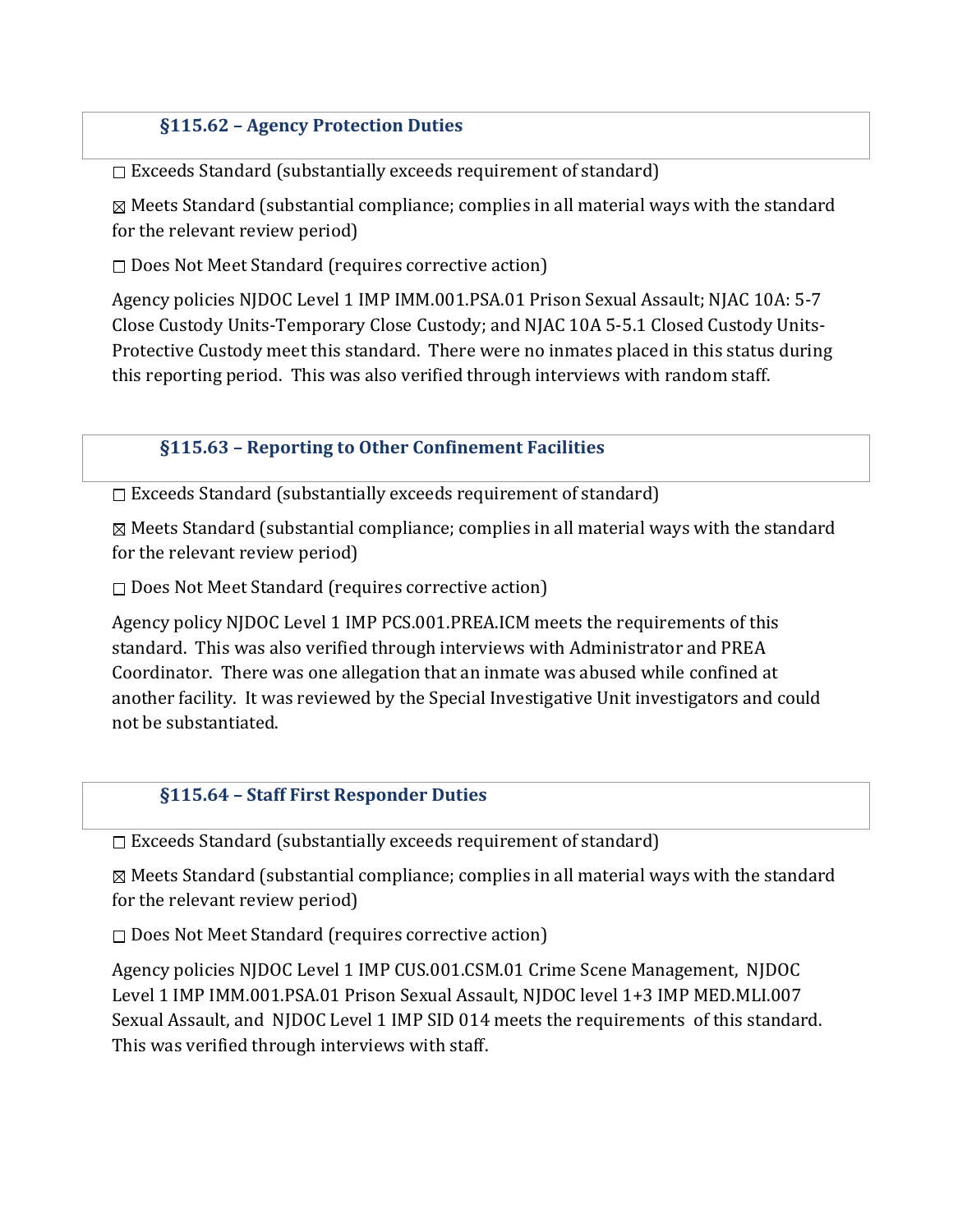## §115.65 – Coordinated Response

 $\Box$  Exceeds Standard (substantially exceeds requirement of standard)

 $\boxtimes$  Meets Standard (substantial compliance; complies in all material ways with the standard for the relevant review period)

 $\square$  Does Not Meet Standard (requires corrective action)

Agency policies NJDOC Level 1 IMP CUS.001.CSM.01 Crime Scene Management; NJDOC Level 1 IMP IMM.004.PSA.01 Prison Sexual Assault; NJDOC Level 1 + 3 IMP MED.MLI.0007 Sexual Assault; and NJDOC Level 1 IMP.SID.014 Procedures for Sexual Offenses address this standard. This was discussed in interviews with the Administrator and the SID Investigator.

#### §115.66 – Preservation of ability to protect inmates from contact with abusers

 $\square$  Exceeds Standard (substantially exceeds requirement of standard)

 $\boxtimes$  Meets Standard (substantial compliance; complies in all material ways with the standard for the relevant review period)

 $\square$  Does Not Meet Standard (requires corrective action)

All collective bargaining agreements meet the requirements of the standard.

#### §115.67 – Agency protection against retaliation

 $\Box$  Exceeds Standard (substantially exceeds requirement of standard)

 $\boxtimes$  Meets Standard (substantial compliance; complies in all material ways with the standard for the relevant review period)

 $\square$  Does Not Meet Standard (requires corrective action)

PREA Compliance Manager is assigned to monitor for possible retaliation. His responsibilities include interviewing inmates who previously alleged sexual victimization within 30 days of allegation to ensure they haven't experienced retaliation because of their allegation(s); for at least 90 days following report of sexual assault/harassment allegation, and to monitor by way of periodic status checks. There have been no incidents of retaliation reported in this report period. This was verified during the Administrator and PREA Compliance Manager interviews.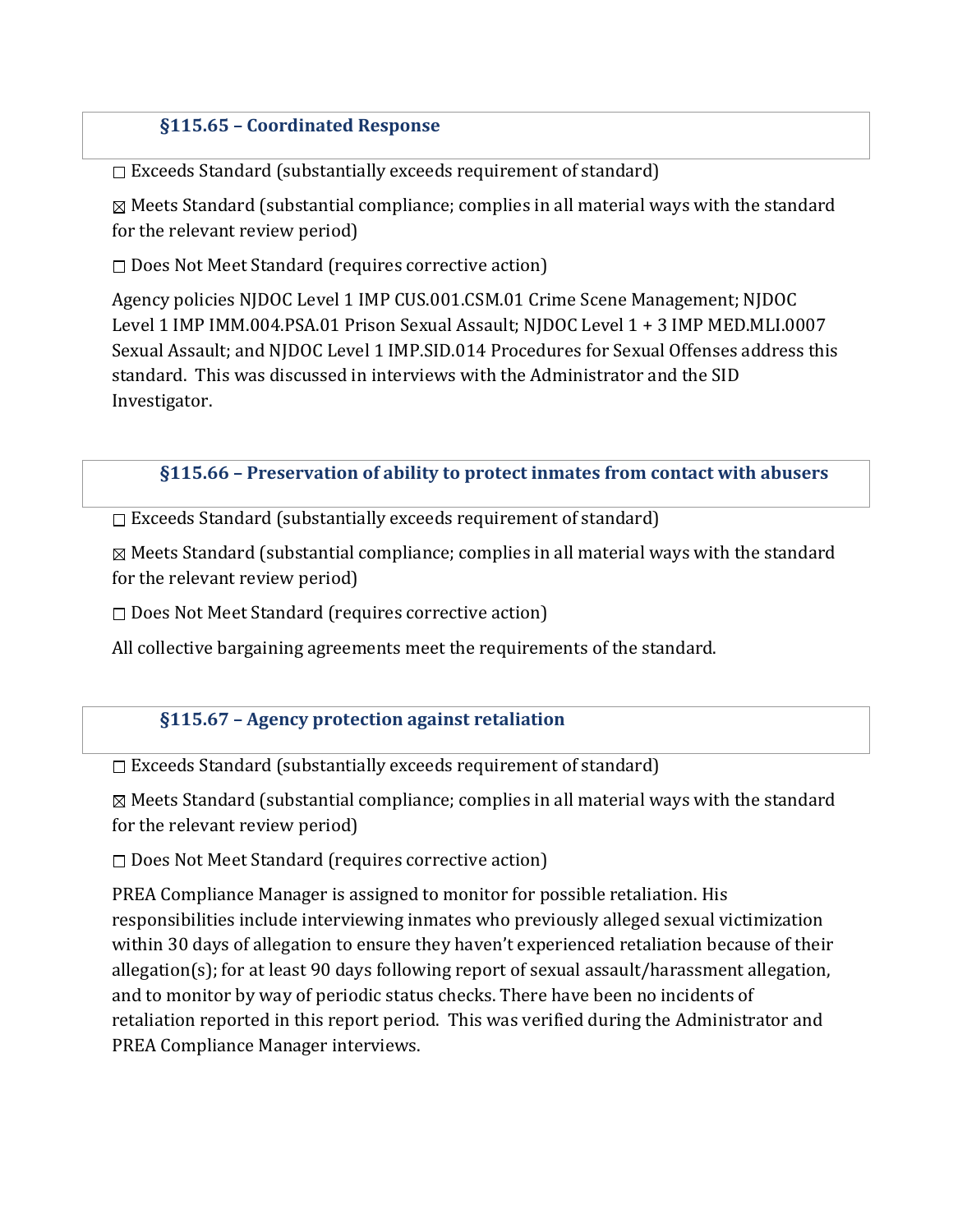## §115.68 – Post-Allegation Protective Custody

 $\square$  Exceeds Standard (substantially exceeds requirement of standard)

 $\boxtimes$  Meets Standard (substantial compliance; complies in all material ways with the standard for the relevant review period)

 $\square$  Does Not Meet Standard (requires corrective action)

Agency policy NJAC 10A:5-7 Close Custody Units-Temporary Close Custody; Form CUS-139 Inmate Placement Investigation Form; FORM CUS 106 Prehearing Protective Custody Placement Form; and FORM CUS 104 Authorization for Temporary Close Custody meets the requirements of this standard. If an inmate was at imminent risk of sexual victimization, they could temporarily be placed in temporary close custody cell until the investigation and alternative means of separation found.

§115.71 – Criminal and Administrative Agency Investigations

 $\square$  Exceeds Standard (substantially exceeds requirement of standard)

 Meets Standard (substantial compliance; complies in all material ways with the standard for the relevant review period)

 $\square$  Does Not Meet Standard (requires corrective action)

Agency policies that address their standard include: NJDOC Policy ADM.006.011 Investigations by the Special Investigations Division, NJDOC Level 1 IMP ADM.006.SID.014 Procedures for Sexual Assault and NJDOC Level 1 IMP ADM.006.SID.035 Investigative Procedures. The Edna Mahan Correctional Facility Investigator conducts investigations within the facility after consulting the Central Office Investigator to determine how to proceed. All SID Investigators have received special investigation training. The SID serves as the NJDOC liaison to all other law enforcement agencies, conducts cooperative investigations in conjunction with federal, state, county and municipal law enforcement agencies and supervise the safety and security of the NJDOC Central Office Complex. All of the investigation were reviewed.

#### §115.72 – Evidentiary Standard for Administrative Investigations

 $\square$  Exceeds Standard (substantially exceeds requirement of standard)

 $\boxtimes$  Meets Standard (substantial compliance; complies in all material ways with the standard for the relevant review period)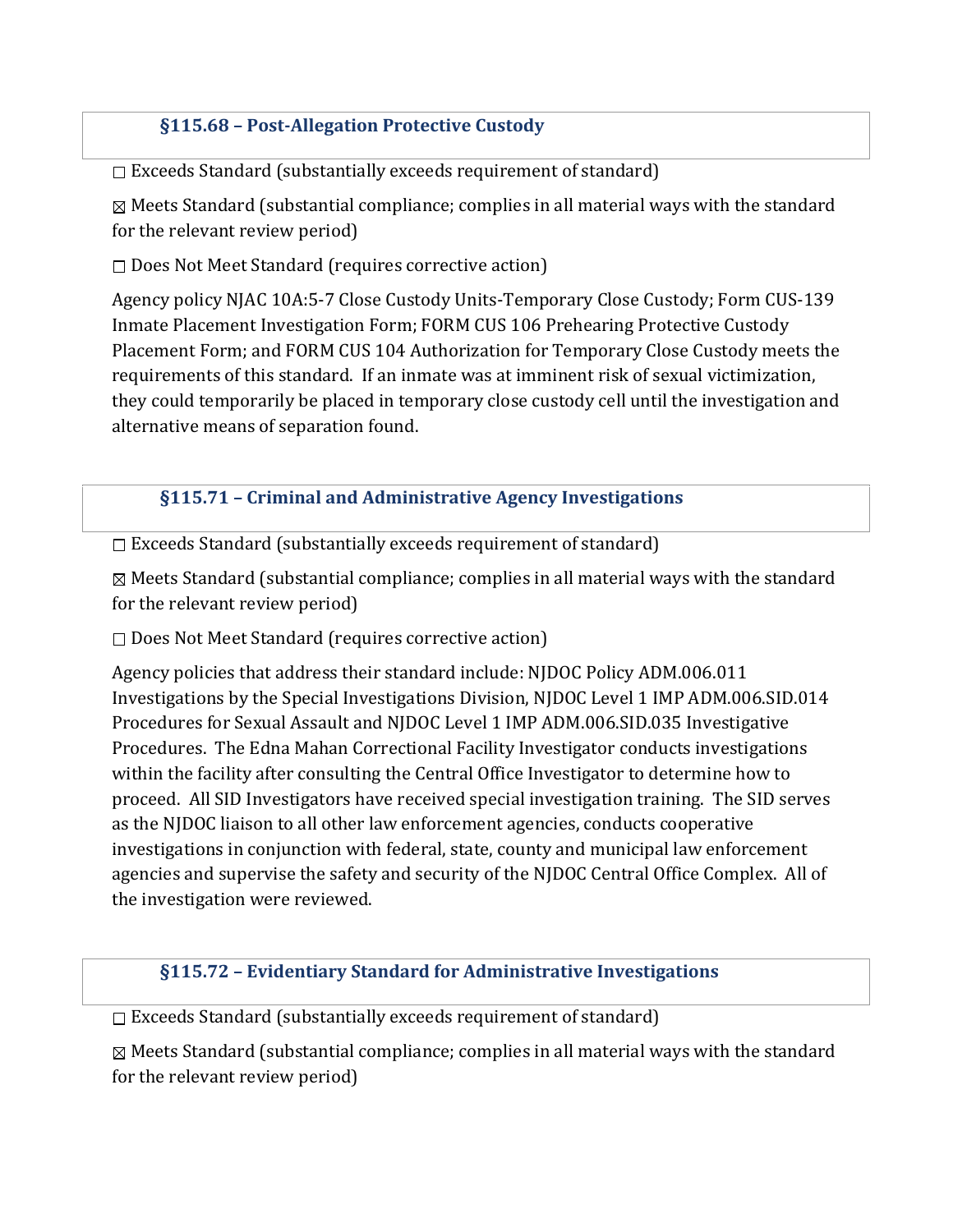$\square$  Does Not Meet Standard (requires corrective action)

This is covered in the Special Investigations Division PowerPoint PREA Training for Special Investigations Division (Slide 32) training curriculum.

## §115.73 – Reporting to Inmate

 $\Box$  Exceeds Standard (substantially exceeds requirement of standard)

 $\boxtimes$  Meets Standard (substantial compliance; complies in all material ways with the standard for the relevant review period)

 $\square$  Does Not Meet Standard (requires corrective action)

Agency policy NJDOC Level 1 IMP PCS.001.PREA.AC PREA Agency Coordinator indicates that is the Coordinators responsibility to notify the inmate of the findings. The NJDOC PREA Sexual Abuse Investigation Disposition Report documents the actions taken.

#### §115.76 – Disciplinary sanctions for staff

 $\Box$  Exceeds Standard (substantially exceeds requirement of standard)

 $\boxtimes$  Meets Standard (substantial compliance; complies in all material ways with the standard for the relevant review period)

 $\square$  Does Not Meet Standard (requires corrective action)

Human Resources Bulletin 84-17 includes all the requirements of this standard. During this reporting period one staff member was found in violation of the agency's sexual abuse or sexual harassment policies. Employee was not terminated.

#### §115.77 – Corrective action for contractors and volunteers

 $\square$  Exceeds Standard (substantially exceeds requirement of standard)

 $\boxtimes$  Meets Standard (substantial compliance; complies in all material ways with the standard for the relevant review period)

 $\square$  Does Not Meet Standard (requires corrective action)

Agency policies that meet this standard are NJDOC Policy PCS.001.003 Volunteer Service Program, NJDOC Level 1 IMP PCS.001.VOL.001 Volunteer Services Operating Procedures and Contractor Zero Tolerance Handout. There were no contractors or volunteers during this period that was reported to law enforcement for engaging in sexual abuse of inmates.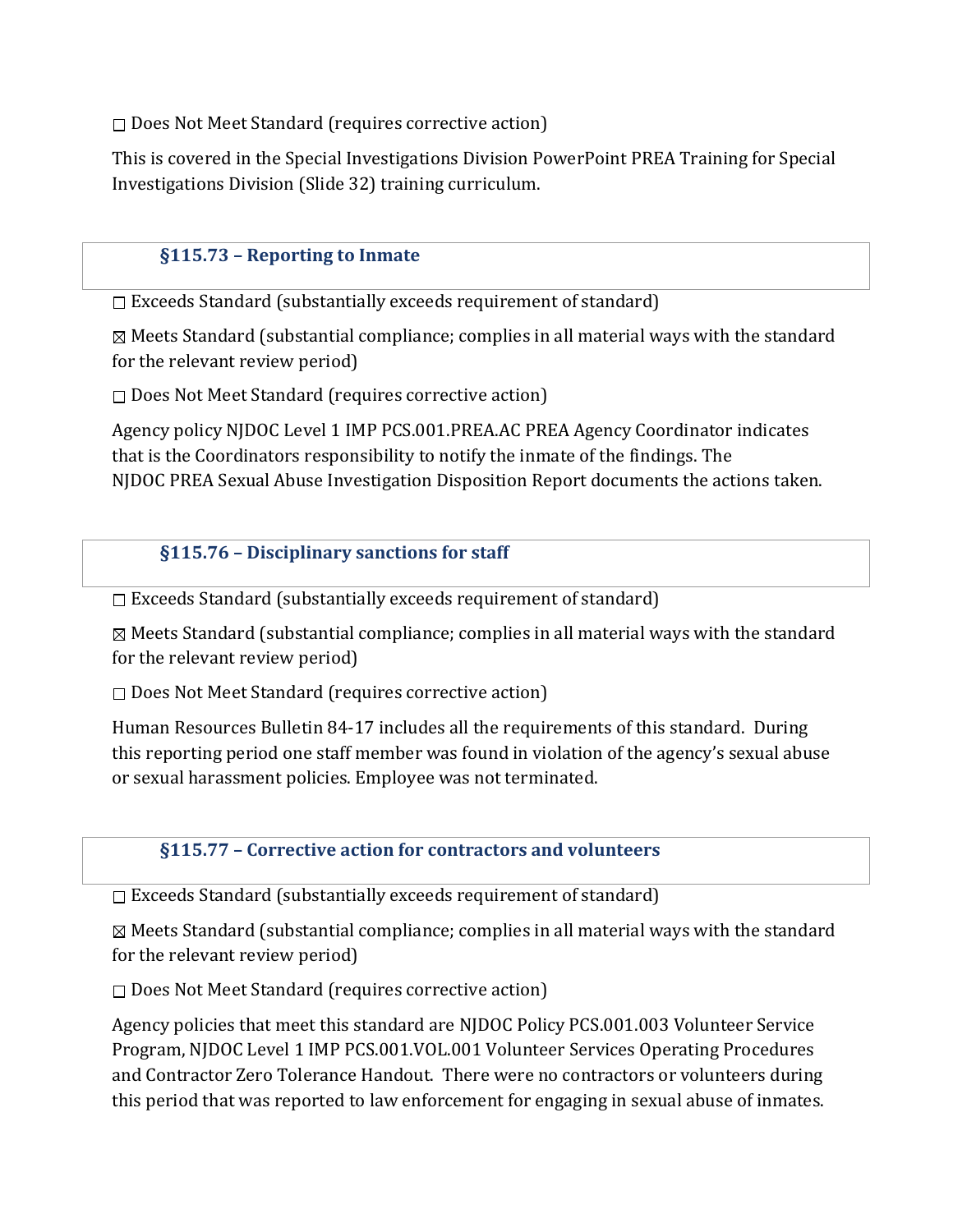## §115.78 – Disciplinary sanctions for inmates

 $\square$  Exceeds Standard (substantially exceeds requirement of standard)

 $\boxtimes$  Meets Standard (substantial compliance; complies in all material ways with the standard for the relevant review period)

 $\square$  Does Not Meet Standard (requires corrective action)

This is stated in the inmate handbook which addresses all disciplinary sanctions for inmates and there were no documented inmate-on-inmate sexual abuse.

#### §115.81 – Medical and mental health screenings; history of sexual abuse

 $\square$  Exceeds Standard (substantially exceeds requirement of standard)

 $\boxtimes$  Meets Standard (substantial compliance; complies in all material ways with the standard for the relevant review period)

 $\square$  Does Not Meet Standard (requires corrective action)

Policies addressing this standard include: NJDOC Level 1+3 MED.IMA.001 Health Appraisals at Reception, NJDOC Level 1+3 MED.MHS.001.001 Access to Mental Health Services, NJDOC Level 1+3 MED.MHS.001.002 Mental Health Srvcs Reception & Evaluation and the Multidimensional Sexual Victimization & Abusiveness Risk Assessment Checklist. Edna Mahan Correctional Facility meets the requirements of the standard as verified by the review of procedures and staff and inmate interviews.

§115.82 – Access to emergency medical and mental health services

 $\Box$  Exceeds Standard (substantially exceeds requirement of standard)

 $\boxtimes$  Meets Standard (substantial compliance; complies in all material ways with the standard for the relevant review period)

 $\square$  Does Not Meet Standard (requires corrective action)

Policy MED.EME.005 Level 1 + 3 Emergency; MED.MLI.007 Level 1 + 3 Sexual Assault and MED.MHS02.010 Counseling Services for Victims of Sexual Assault meets the requirements of this standard. A wide range of treatment services are offered to every victim without financial cost while at the facility.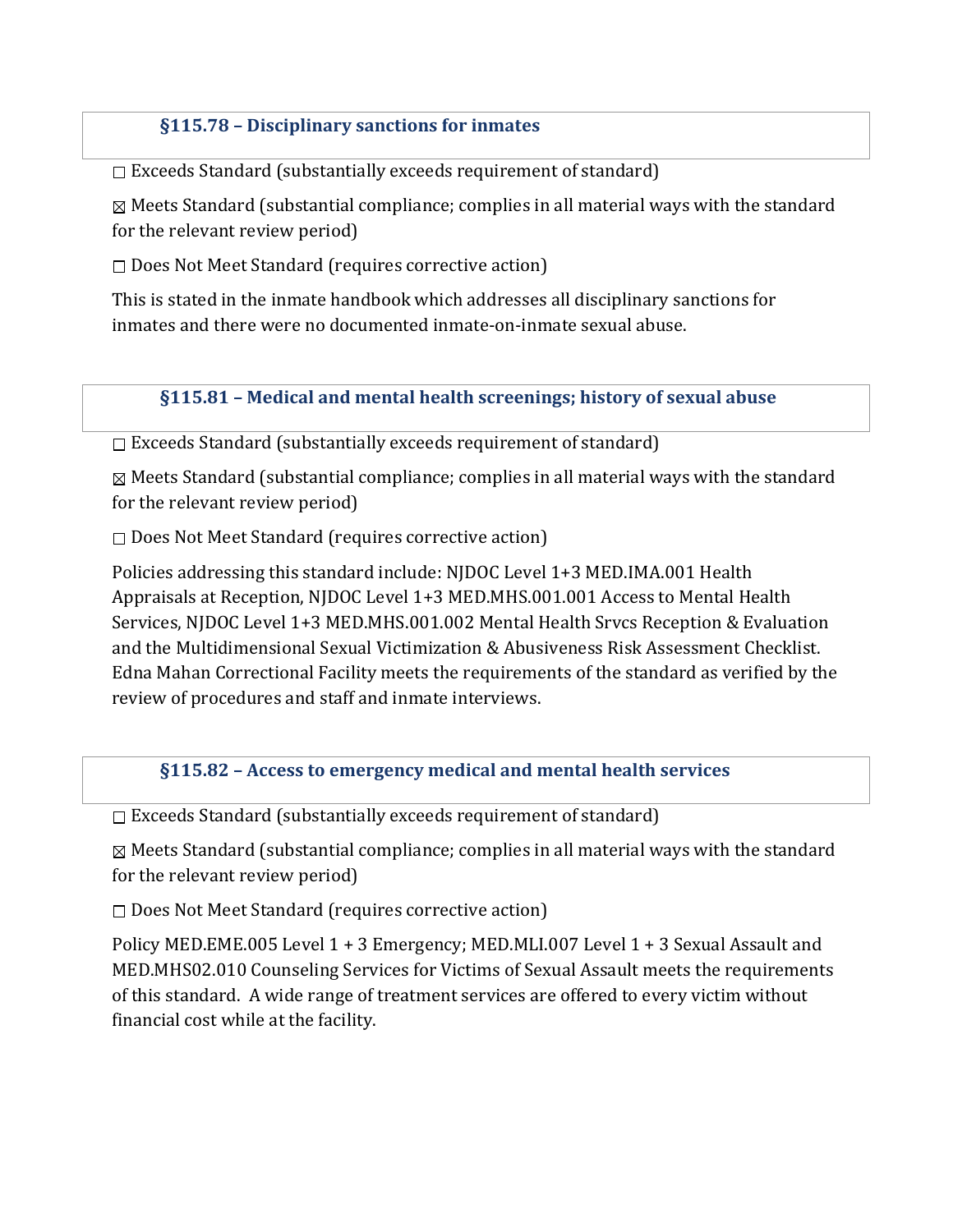## §115.83 – Ongoing medical and mental health care for sexual abuse victims and abusers

 $\Box$  Exceeds Standard (substantially exceeds requirement of standard)

 $\boxtimes$  Meets Standard (substantial compliance; complies in all material ways with the standard for the relevant review period)

□ Does Not Meet Standard (requires corrective action)

Review of policies and procedures, inmate and staff interviews verify compliance of this standard.

#### §115.86 – Sexual abuse incident reviews

 $\square$  Exceeds Standard (substantially exceeds requirement of standard)

 $\boxtimes$  Meets Standard (substantial compliance; complies in all material ways with the standard for the relevant review period)

 $\square$  Does Not Meet Standard (requires corrective action)

Agency policies NJDOC Policy PCS.001.005 PREA: Sexual Assault Advisory Council and NJDOC Level 1 IMP PCS.001.PREA.001 Sexual Assault Advisory Council meet the requirements of this standard. Committee members shall consist of a representative of the following departments: agency PREA Coordinator (Executive staff member appointed by Commissioner), Division of Operations, Special Investigations Division, Office of Transitional Services, Mental Health Services, Medical Services, Office of Community Programs and Outreach Services, Office of Victim Services, Office of Policy and Planning and Corrections Ombudsman.

#### §115.87 – Data Collection

 $\Box$  Exceeds Standard (substantially exceeds requirement of standard)

 $\boxtimes$  Meets Standard (substantial compliance; complies in all material ways with the standard for the relevant review period)

 $\square$  Does Not Meet Standard (requires corrective action)

This is covered in NJDOC Policy PCS.001.005 PREA: Sexual Assault Advisory Council. The NJDOC publishes an annual report regarding PREA-related incidents. The Department regularly conducts sexual abuse/assault incident reviews to determine if changes to or